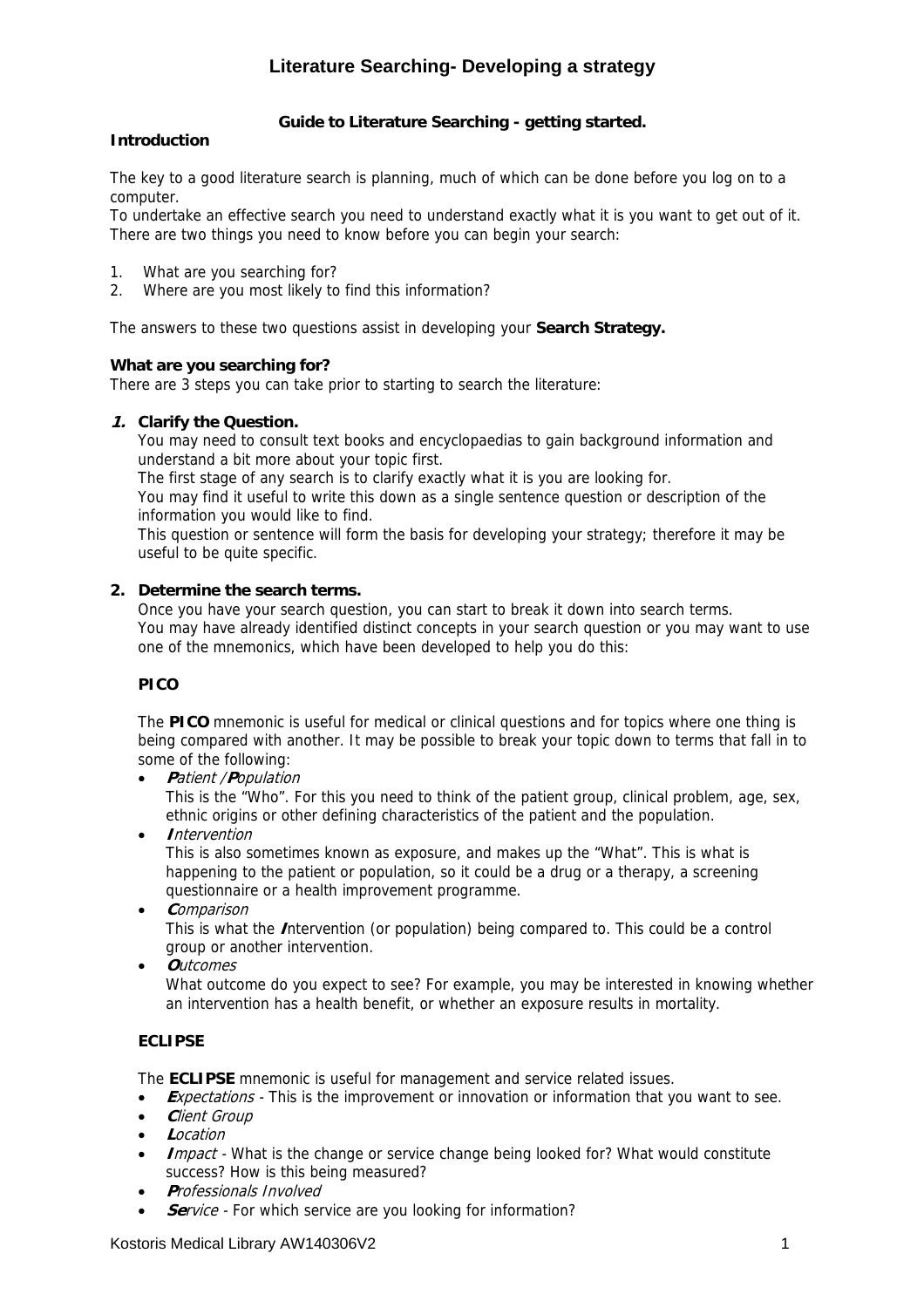### **3. Develop Key Words**

Once you've broken your search question down and developed terms for as many of the PICO or ECLIPSE headings as you can, depending on which is applicable, you can then start to pull out the key words or terms which you are going to use for your search.

It is important to consider all the possible words or phrases i.e. the keywords that describe your topics. To do this you may consider related terms, synonyms, and any variations in word endings, terminology and alternative spellings.

For example: health promotion or health education or patient education.

In order to get *every article* that is applicable to your search you need to make the search as **sensitive** as possible.

However, if you only want a few articles that address the question you ask then you want to make the search as **specific** as possible. You would use slightly different search terms for each.

• **Sensitive Search**- to find as many articles as possible

To ensure that you find as many articles as possible you need to think of all the possible ways that authors of articles, or a professional indexer looking at articles, might describe each of your key words or concepts.

It may be useful to check with a medical thesaurus or a list of subject heading such as MESH (**Me**dical **S**ubject **H**eadings).

The more alternative terms you use, the more results you will get from the search. For example you may search for terms to describe cancers such as cancer, carcinoma, tumour or neoplasm.

• **Specific Search** – to find a few specific articles

For a specific search you want to use only terms that relate directly to your question, so you would may be use only one or two ways to describe each search term. At this stage you may need to check with the MESH or descriptors in the databases own thesaurus to ensure that the terms you are using are the terms the indexer would use.

In a specific search, you would apply more **Limits**.

#### **Limits or restrictions**

You can limit a search to find only articles relevant to the search terms by using restrictions such as language, age of article, journal title, article type or limits on the populations such as age, gender, ethnic group etc.

The more limits you apply to a search the fewer results you will get from that search.

#### **Finding literature, journal articles and research information- Using online databases**

Online databases can speed up the search process and hold bibliographic information about articles published in the literature. Different databases have different specialities and may index literature from a specific collection of publications. You need to run your search in a database that covers your subject to ensure you successfully find information. You may also need to run your search in more than one database to optimise the amount of information you find.

Most databases will supply supporting background information indicating the subject area that they cover and the origins and features of the information held in them.

#### **Applying your search strategy**

Once you have decided on your search terms and where to search, you are ready to apply your search strategy in an online database.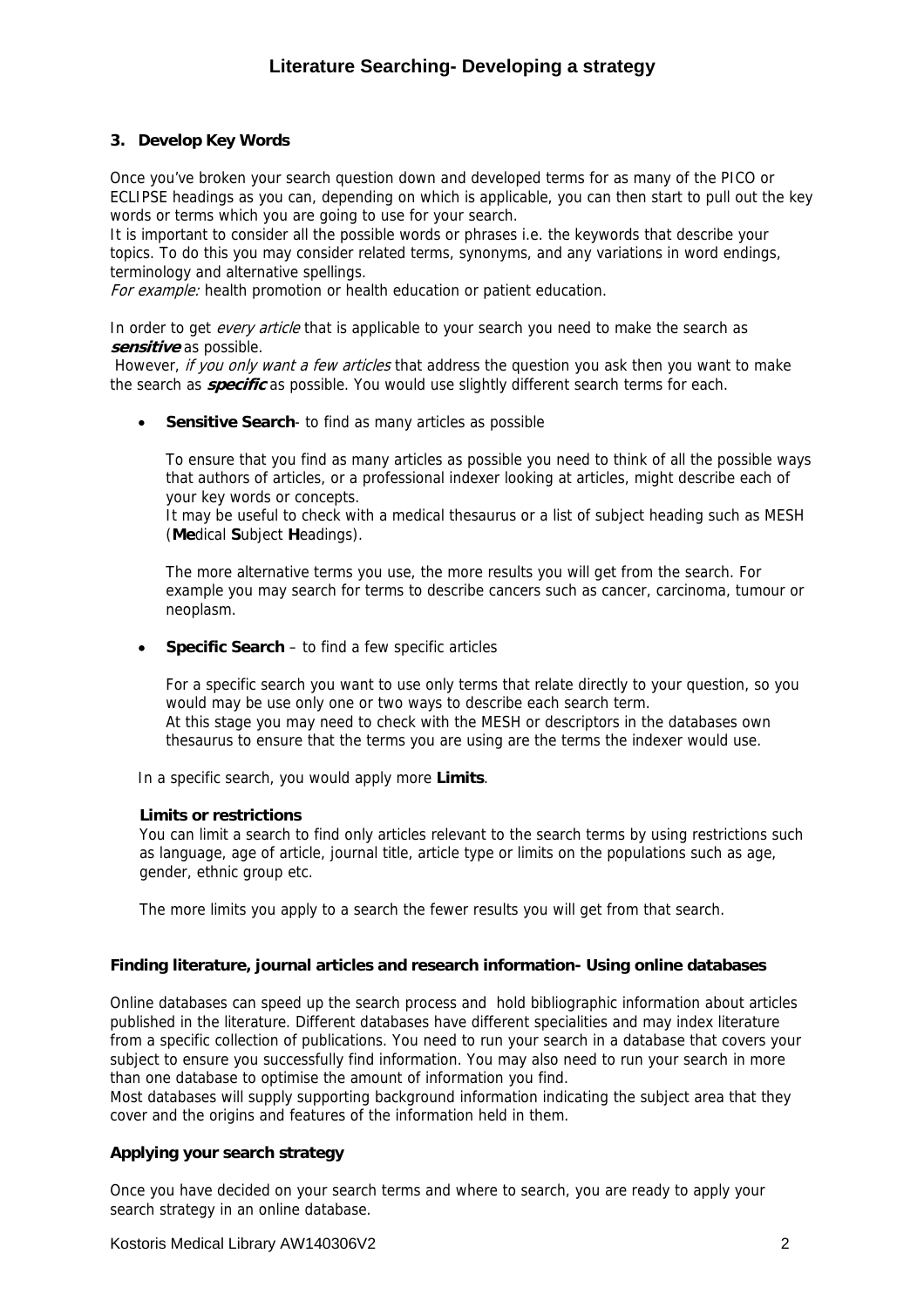## **Literature Searching- Developing a strategy**

It is good practice to enter each term separately and to combine them afterwards. That way you can see which search terms are more commonly used, and where you may need to consider using a different word or phrase when one term has very few results. It also gives the maximum flexibility when combining your terms. It is often better to keep your search broader at the start in case there is not much published on your topic. You can always refine it and restrict it at the end.

### **Entering Search Terms**

There are two important things you need to know about entering search terms.

#### **1. Subject headings and Keywords searches**

#### • **Subject Headings**

Subject headings are used by the databases to index articles into categories as subjects. An article may be given more than one subject heading. These relate to the purpose or subject of the article. The subject heading may not appear as a word or phrase in the article. Indexers try and choose the most specific subject headings that they can. Subject headings assist in finding specific information and apply a consistent terminology to all the different terms that may mean the same subject. The subject headings in the Medline database are called **Me**dical **S**ubject **H**eadings (MeSH) in other databases they may be known as descriptors.

**Note:** Not all medical terms are covered by subject headings or descriptors. Therefore you may only be able to use keywords in your search.

#### • **Keyword Searches**

When you do a keyword search you use the words or terms that you have thought of that describe your topic or concept. Keyword searches tell the database to look for a specific word or phrase that appears in the record fields such as anywhere in the document, the article title or abstract.

Keyword searches may be much broader than subject headings and will return articles where the search term is not the main purpose or subject of the article. Using truncation may be useful when doing a keyword search e.g. palliat\$ finds palliative, palliate or palliation

Keywords are useful if there is not an appropriate subject heading, MeSH term or descriptor and when you need to make a search more sensitive to find as much information as possible.

**Note!** If a subject heading or descriptor does not cover your particular search term you will only be able to search for it using keywords.

#### **2. Combining Search Terms**

Once you have entered all the search terms you than need to combine them. We use mathematical operators called "Boolean Logic" to combine terms. You may know these better as the "operators" AND, OR or NOT.

#### *OR*

OR will combine search terms by finding articles that mention any of the search terms used. For example, if you search for:

terminal care **OR** palliative care

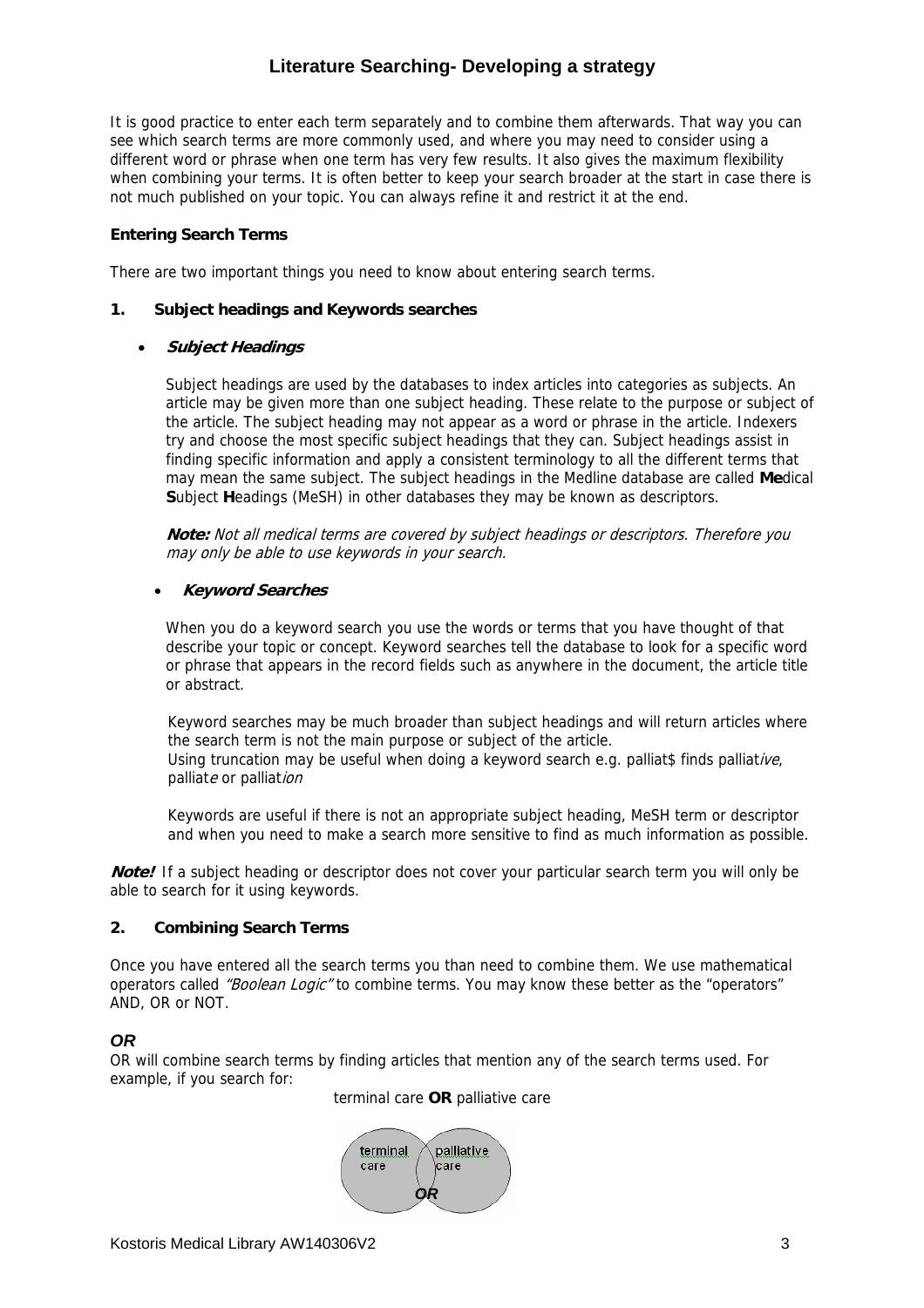## **Literature Searching- Developing a strategy**

All the articles that mention terminal care and all the articles that mention palliative care will be returned, even if the article only includes one of the search terms used, (i.e. all the articles in the shaded area).

**OR** is most useful when you are combining *related or alternative* terms for a particular topic or concept. It widens the search or keeps it broad.

## *AND*

**AND** combines your search terms by only finding articles that mention all of your search terms. For example searching on:

breast cancer **AND** radiotherapy



This will only find articles that mention both breast cancer **AND** radiotherapy (i.e. those that fall into the shaded area). Both terms have to be mentioned in the articles for the article to be included in the results.

**AND** is most useful when you are combining 2 or more *different* concepts or terms in a search. It narrows your search (or focuses it) to find articles that mention all the terms you have combined with AND.

#### *NOT- Use with care!*

It isn't available in all search engines, but it's useful to know about it. NOT has to be used with care, as it will *eliminate* terms from your search. For example, you might want to find an article about liver cancer but not colon cancer i.e. you would search for liver cancer NOT colon cancer.

**NOT** is most useful for focussing the results of a search. You would use NOT to eliminate terms you do not want to include in your results. It has to be used very carefully as you may eliminate some of the useful articles too.

#### **The End?**

After searching on all your terms you might find you have too many or too few results (or even none at all!). When this happens you need to review your search strategy.

- If you have **too many res**ults you may need to impose more limits. Think about whether you want to restrict your results to a particular language, type of article, age range, or even to a restricted time period (e.g. the last 5 years). You may need to bring in another concept from your question to focus your search more.
- If you have **too few results** you need to think of other ways to phrase your search, or you might need to take out a few search terms. Think about which terms are most important to your search, and think of other ways to say them. If after entering all the terms you can think of, or even searching on just one word, you still have too few or no results then you have probably found everything that is available through the databases.

**Remember:** The first search may the just the beginning of the process; you may not find all that you want at the first attempt and may have to rethink your search strategy or use slightly different terms to find what you are looking for.